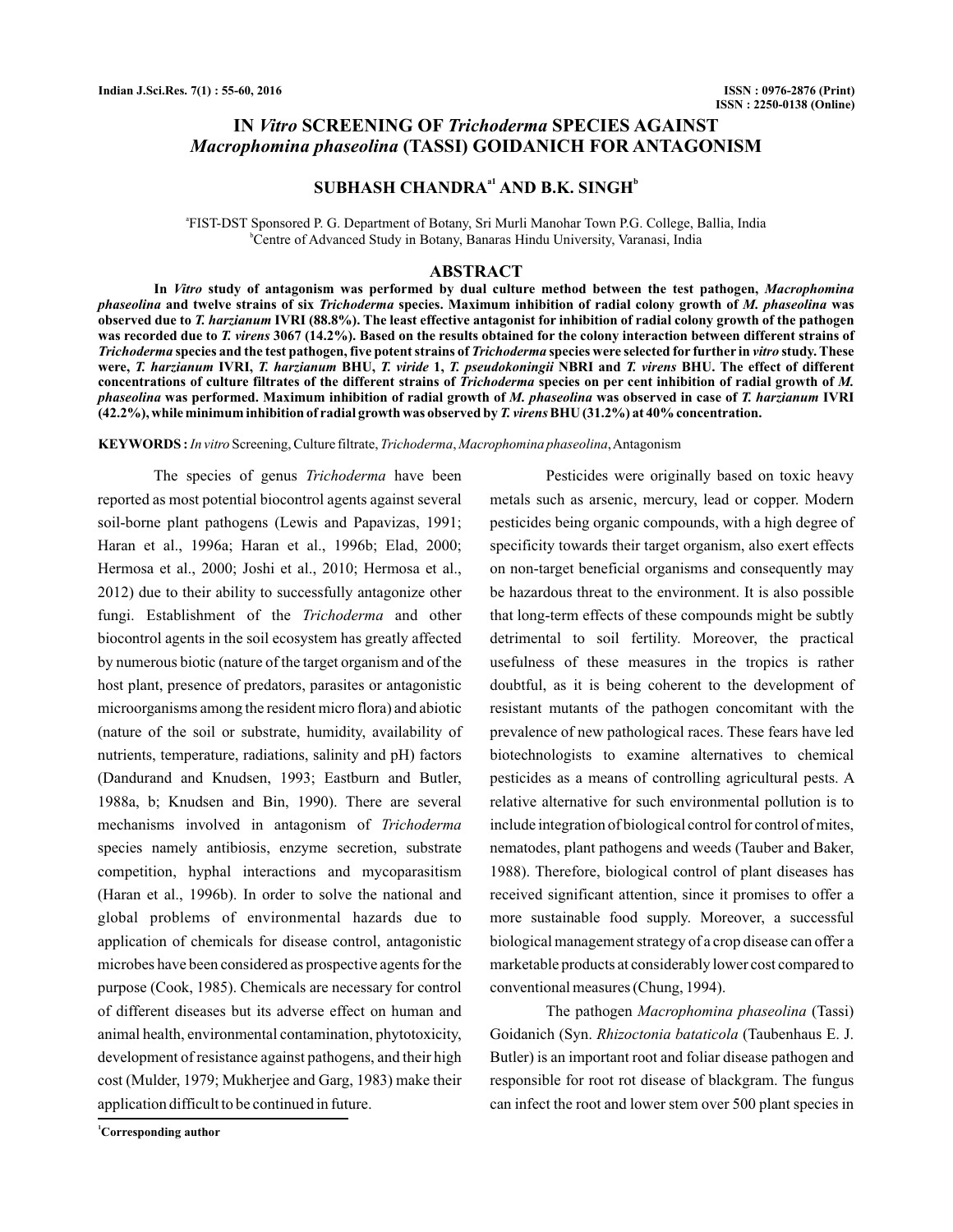the arid and semi-arid areas of the world (Dhingra and Sinclair, 1978). The pathogen survives as microsclerotia in the soil and on infected plant debris. The microsclerotia serve as the source of primary inoculum and have been found to persist within the soil up to 3 years under adverse conditions such as low soil nutrient levels and temperature above  $30^{\circ}$ C. In the present study, twelve strains of six **Trichoderma** species were used as antagonists to screen out the effective antagonistic strains against *Macrophomina* (Tassi) Goidanich, the causal agent of root rot *phaseolina* disease of blackgram.

## **MATERIALSANDMETHODS**

## **Source of the Pathogen**

A virulent strain of *Macrophomina phaseolina* (Tassi) Goidanich was obtained from the Department of Mycology and Plant Pathology, Institute of Agricultural Sciences, Banaras Hindu University, Varanasi. The culture was maintained on Potato-Dextrose Agar medium at 25±2°C by regular subculturings.

#### Source of the Trichoderma species

The pure culture of different strains of **Trichoderma** species were obtained from Laboratory of Applied Mycology and Plant Pathology, Department of Botany, Banaras Hindu University, Varanasi where the cultures were maintained from the collection centres of Institute of Microbial Technology (Chandigarh), National Botanical Research Institute (Lucknow), Indian Agricultural Research Institute (New Delhi), Indian Vegetable Research Institute (Varanasi). Local species/strains of *Trichoderma* were isolated from soils of various locations from and around Banaras Hindu University Campus, Varanasi, on the *Trichoderma* Selective Medium. The cultures were maintained on PDA by periodically subculturing and were stored in a refrigerator at  $4^{\circ}$ C.

## **Performance of PathogencityTest**

Seed of the susceptible variety of blackgram (T 9) was surface sterilized with 0.1% NaOCl solution for 1 min, washed thoroughly with sterilized distilled water and sown in earthenware pots ( $15 \times 25$  cm size) containing sterilized

garden soil. The pathogencity test of M. phaseolina was performed in pure sand inoculum of the test pathogen mixed with sterilized garden soil in the ratio of 1:9. The sand inoculum of the test pathogen was prepared in sand  $+3\%$ maize meal (Upadhyay and Rai, 1987). The seedlings (12 day old) were transferred to inoculum of soil mixture. The moisture level of the soil was maintained at 15-20%. The pots were kept in polyhouse and process of disease development was observed. Infected roots were collected, washed and cut into small pieces. They were treated with 0.1% NaOCl for 1 min, rewashed with sterilized distilled water and transferred on Potato Dextrose Agar (PDA) in slants. After 7 days, the isolated organism was examined, compared with the original stock cultures and their identity was confirmed.

## In vitro screening of Trichoderma species against *Macrophomina phaseolina* **for antagonism Colony Interactions**

The colony interaction was studied in dual culture following the method described by Upadhyay and Rai (1987). Five mm agar blocks of freshly grown culture of *M.* phaseolina from the margin of the colony were placed separately with different strains of Trichoderma species over PDA medium 3 cm apart in paired combinations. The inoculated plates were incubated at 25 $\pm$ 2°C for 6 days. The control sets were single or dually inoculated cultures of the same fungus. The colony interactions were assayed as per cent inhibition of the radial growth of the pathogen following the formula:  $R_1$   $R_2/R_1$  100 (Fokkema, 1976), where,  $R_1$  denotes the radial growth of the pathogen towards the opposite side and  $R_2$  denotes the radial growth of the pathogen towards the test antagonist.

# Inhibitory effect of the culture filtrates of selected **Trichoderma species on radial growth of M. phaseolina**

Based on the results obtained in colony interaction between different strains of *Trichoderma* species and the test pathogen, five potent strains of *Trichoderma* species were selected for further study. These were as follows: *T.* harzianum IVRI, T. harzianum BHU, T. viride 1, T. pseudokoningii NBRI and *T. virens* BHU.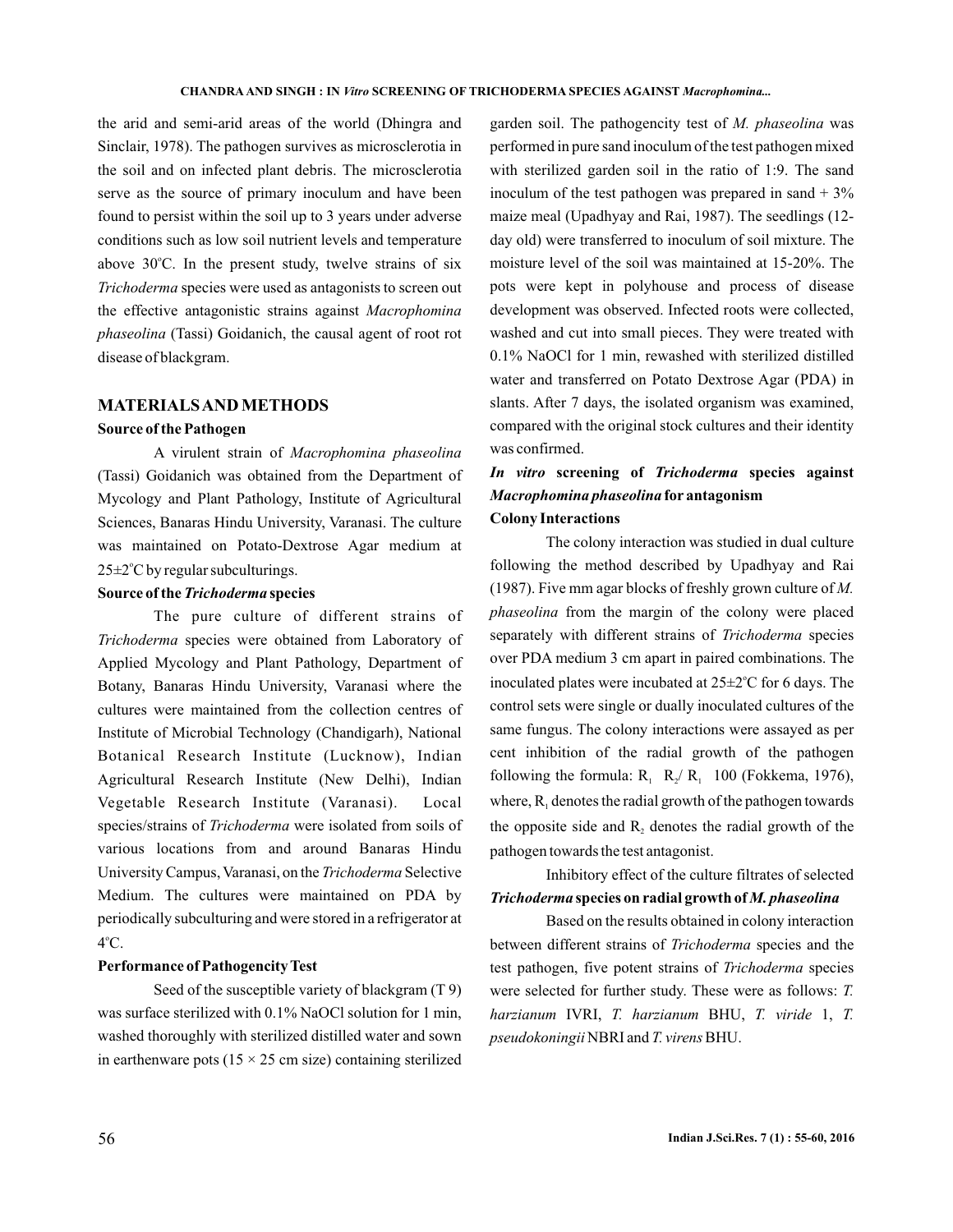The selected antagonists and the test pathogen were grown on PDA medium in Petri dishes at 25 2°C for 4 days. Two blocks of the equal size (5 mm each) cut from the margins of actively growing cultures of *Trichoderma* species, were inoculated separately into 250 ml Erlenmeyer flask each containing 100 ml sterilized potato dextrose broth in triplicate. The flasks were then incubated at 25  $2^{\circ}$ C for 10 days after which the culture filtrates were filtered through Whatman filter paper no. 44 and finally through a Seitz filter (G 4) attached to vacuum pump to obtain filter sterilized cell free culture filtrates.

Two, four and eight ml culture filtrates of each **Trichoderma** species were poured into empty sterilized plates in three replicates which was immediately followed by pouring 18, 16 and 12 ml of autoclaved and cooled PDA medium, so as to make the final concentration of culture filtrates 10, 20 and 40%, respectively. Five mm agar blocks of actively growing 5-day old culture of the test pathogen were cut from the margin and inoculated at the center of Petri-plate separately containing potato dextrose agar (PDA) medium and the culture filtrate of *Trichoderma* species. The control set was made by pouring 20 ml PDA medium only in sterilized Petri plates. The inoculated Petri plates were incubated at 25°C and measurement of the radial colony growth was done after 4 days of incubation. The percent inhibition in the radial colony growth was calculated by using the formula: Per cent growth inhibition  $= C T/C \times 100$ , where,  $C =$ Radial growth in control set; T = Radial growth in treated set.

#### **RESULTS**

#### **Colony interactions**

The results of the colony interaction between the test pathogens and different strains of Trichoderma species is presented in Table 1. Twelve strains of six *Trichoderma* species were screened for their antagonistic activity against *M. phaseolina* in vitro by dual culture technique (Figures 1).

Maximum inhibition of radial growth of *M.* phaseolina was observed due to *T. harzianum* IVRI (88.8%) followed by *T. harzianum BHU* (78.5) and *T. viride* 1 (76.3%). The least effective antagonist for inhibition of radial growth of the pathogen was recorded due to *T. viride* 1433 (19.0%) and *T. virens* 3067 (14.2%). Other strains, except few, were also effective in inhibiting the radial growth of M. phaseolina but less efficiently as compared to the above three strains (Table 1). The mean difference in per cent inhibition of mycelial growth between the antagonists and pathogen were found statistically significant ( $P = 0.05$ ).

Based on the results obtained for the colony interaction between different strains of *Trichoderma* species and the test pathogen, five potent strains of **Trichoderma** species were selected for further study. These were as follows: T. harzianum IVRI, T. harzianum BHU, T. viride 1, T. pseudokoningii NBRI and T. virens BHU.

## **Effect of Culture Filtrates**

The effect of different concentrations of culture filtrates of the above selected strains of *Trichoderma* species on per cent inhibition of radial growth of *M.* phaseolina was presented in Table 2. Three concentrations

| <b>Antagonists</b>       | Test Pathogen (% inhibition)* |  |
|--------------------------|-------------------------------|--|
|                          | (Macrophomina phaseolina)     |  |
| <i>T. harzianum BHU</i>  | $78.5 \pm 0.51$               |  |
| <i>T. harzianum NBRI</i> | $63.0 \pm 0.41$               |  |
| T. harzianum IVRI        | $88.8 \pm 0.63$               |  |
| T. viride 2109           | $59.8 \pm 0.52$               |  |
| <i>T. viride</i> 1433    | $19.0 \pm 0.61$               |  |
| T. viride 1              | $76.3 \pm 0.55$               |  |
| T. koningi NBRI          | $52.3 \pm 0.64$               |  |
| T. pseudokoningi NBRI    | $76.0 \pm 0.57$               |  |
| T. virens BHU            | $71.0 \pm 0.61$               |  |
| T. virens 3067           | $14.2 \pm 0.33$               |  |
| T. virens 2194           | $36.6 \pm 0.48$               |  |
| <i>T. atroviride</i> BHU | $68.3 \pm 0.79$               |  |

### Table 1 : In vitro screening of Trichoderma species against test pathogen (Macrophomina phaseolina)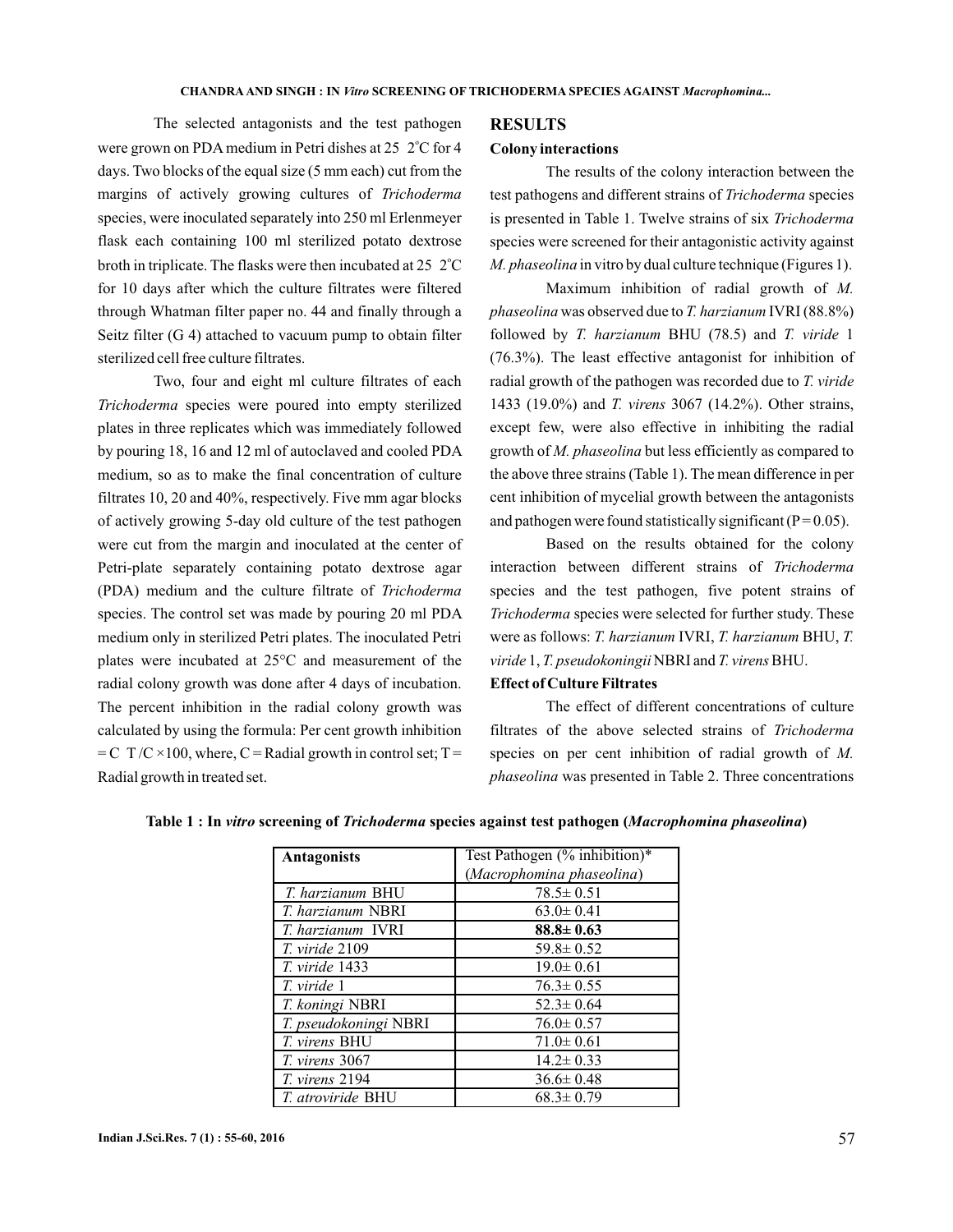**CHANDRA AND SINGH : IN SCREENING OF TRICHODERMA SPECIES AGAINST** *Vitro Macrophomina...*

| <b>Trichoderma</b> species | Macrophomina phaseolina<br>(Concentration in per cent*) |                |                |
|----------------------------|---------------------------------------------------------|----------------|----------------|
|                            | 10                                                      | 20             | 40             |
| <i>T. harzianum</i> IVRI   | $32.1 \pm 0.1$                                          | $34.8 \pm 0.5$ | $42.2 \pm 0.1$ |
| <i>T. harzianum BHU</i>    | $30.2 \pm 0.5$                                          | $34.6 \pm 0.1$ | $40.3 \pm 0.4$ |
| T. viride 1                | $23.4 \pm 0.5$                                          | $30.6 \pm 0.2$ | $37.6 \pm 0.1$ |
| T. pseudokoningi NBRI      | $22.6 \pm 0.2$                                          | $28.2 \pm 0.1$ | $34.1 \pm 0.5$ |
| T. virens BHU              | $20.4 \pm 0.5$                                          | $26.3 \pm 0.3$ | $31.2 \pm 0.2$ |
|                            |                                                         |                |                |

Table 2. Effect of Culture Filtrate of Selected Strains of *Trichoderma* Species on the Per **Cent Inhibition of Radial Growth of** *Macrophomina phaseolina*

\*Values are average of three replicates ± SEM



Figure 1. In vitro Screening of Different Strains of Trichoderma Species Against *Macrophomina phaseolina* 

D. T. pseudokoningii NBRI E. T. harzianum IVRI F. T. koningii G. T. viride 1 H. T. virens 3067 I. T. atroviride BHU A. T. harzianum NBRI

**H.** *T. virens* 3067

B. T. virens BHU<br>
E. T. harzianum IVRI<br>
F. T. koningii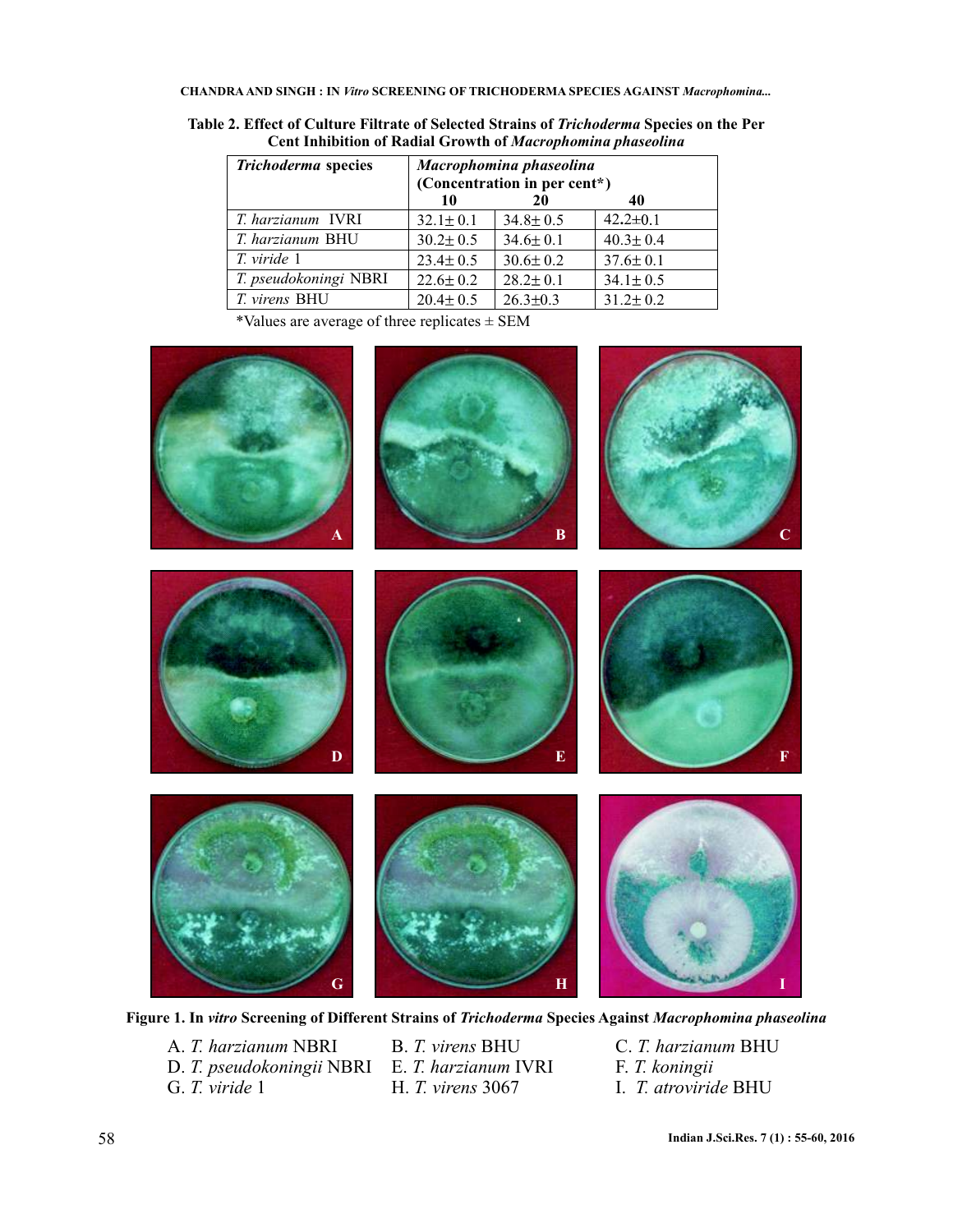of culture filtrates such as 10%, 20% and 40% were used in the present study. The level of inhibition in radial growth of the test pathogen was increased with increasing the concentrations of the culture filtrate. Maximum inhibition in radial colony growth of M. phaseolina was observed at 40% concentration in case of *T. harzianum* IVRI (42.2%) which was followed by T. harzianum BHU (40.3%) and T. viride 1 (37.6%). While, the least effective antagonist was observed due to *T. virens* BHU.

## **DISCUSSION**

In in vitro experiment, all the strains of Trichoderma species, except T. viride 1433 and T. virens 3067, showed varied degree of inhibition on the radial growth of the *M. phaseolina*. The maximum inhibition of the growth of *M. phaseolina* was observed due to *T.* harzianum IVRI (Table 1). The in vitro antagonistic effect of Trichoderma species was reported long back (Dennis and Wells et al., 1972; Chet et al., 1978).

The interaction of the antagonists and the pathogen and occurrence of inhibition zone on agar media could be commonly considered as a result of the production of antibiotics and competition for nutrients and space as observed by Upadhyay and Rai, 1987. The growth inhibition of a fungus in vitro by another cannot be expected to be same in field soil because of different ecological factors. However, In vitro studies might indicate the potentiality of antagonism of a fungus in soil. Such studies are important for screening the effective antagonists against soil-borne pathogens (Bell et al., 1982).

The effect of culture filtrates of the potent strains of Trichoderma species showed varied degree of inhibitory effect on M. phaseolina depending on their concentration and toxicity produced by them. In present study maximum inhibition in radial colony growth of M. phaseolina was recorded with T. harzianum IVRI at all the tested concentration, therefore, this strain can be used to control the pathogen after testing in vivo experiment.

## **ACKNOWLEDGEMENT**

Authors are thankful to Head, Department of Botany, Banaras Hindu University for providing necessary facilities during the course of study.

### **REFERENCES**

- Bell D. K., Wells H. D. & Markhan C. R., 1982. In *vitro* antagonism of Trichoderma species against six fungal pathogens. Phytopathology, 72: 379-382.
- Chet L., Hadar Y., Elad Y. & Henis Y., 1978. Biological control of soil-borne plant pathogens by Trichoderma harzianum. Proceedings 3rd International Congress of Plant Pathology, 185 pp.
- Chung H. S., 1994. Past, present and future research on biological control of plant disease in Korea. Proc. Int. Symp. Biol. Cont. Plant Dis., South Korea, pp 1-10.
- Cook R. J., 1985. Biological control of plant pathogens. Theory to Application. Phytopath., 75:25-29.
- Dandurand L. M. & Knudsen G. R., 1993. Influence of Pseudomonas fluorescens on hyphal growth and biocontrol activity of Trichoderma harzianum in the spermosphere and rhizosphere of pea. Phytopathology, 83:265-270.
- Dennis C. & J. Webster. 1971 a. Antagonistic properties of species groups of Trichoderma. I. Production of non-volatile antibiotics. Trans. Br. Mycol. Soc., 57:25- 39.
- Dennis C., and J. Webster. 1971 b. Antagonistic properties of species groups of Trichoderma. II. Production of volatile antibiotics. Trans. Br. Mycol. Soc., :41-48. **57**
- Dhingra O. D. & Sinclair J. B., 1978. Biology and pathology of Macrophomina phaseolina. Universidad Fedral de Vicosa, Brazil.
- Eastburn D. M. & Butler E. E., 1988a. Microhabitat characterization of Trichoderma harzianum in natural soil: evaluation of factors affecting population density. Soil Biochem., 20:541-545.
- Eastburn D. M. and Butler E. E. 1988b. Microhabitat characterization of Trichoderma harzianum in natural soil: evaluation of factors affecting distribution. Soil Biol. Biochem, 20:547-553.
- Elad Y., 2000. Biological control of foliar pathogens by means of Trichoderma harzianum and potential modes of action. Crop Protect., 19: 709-714.